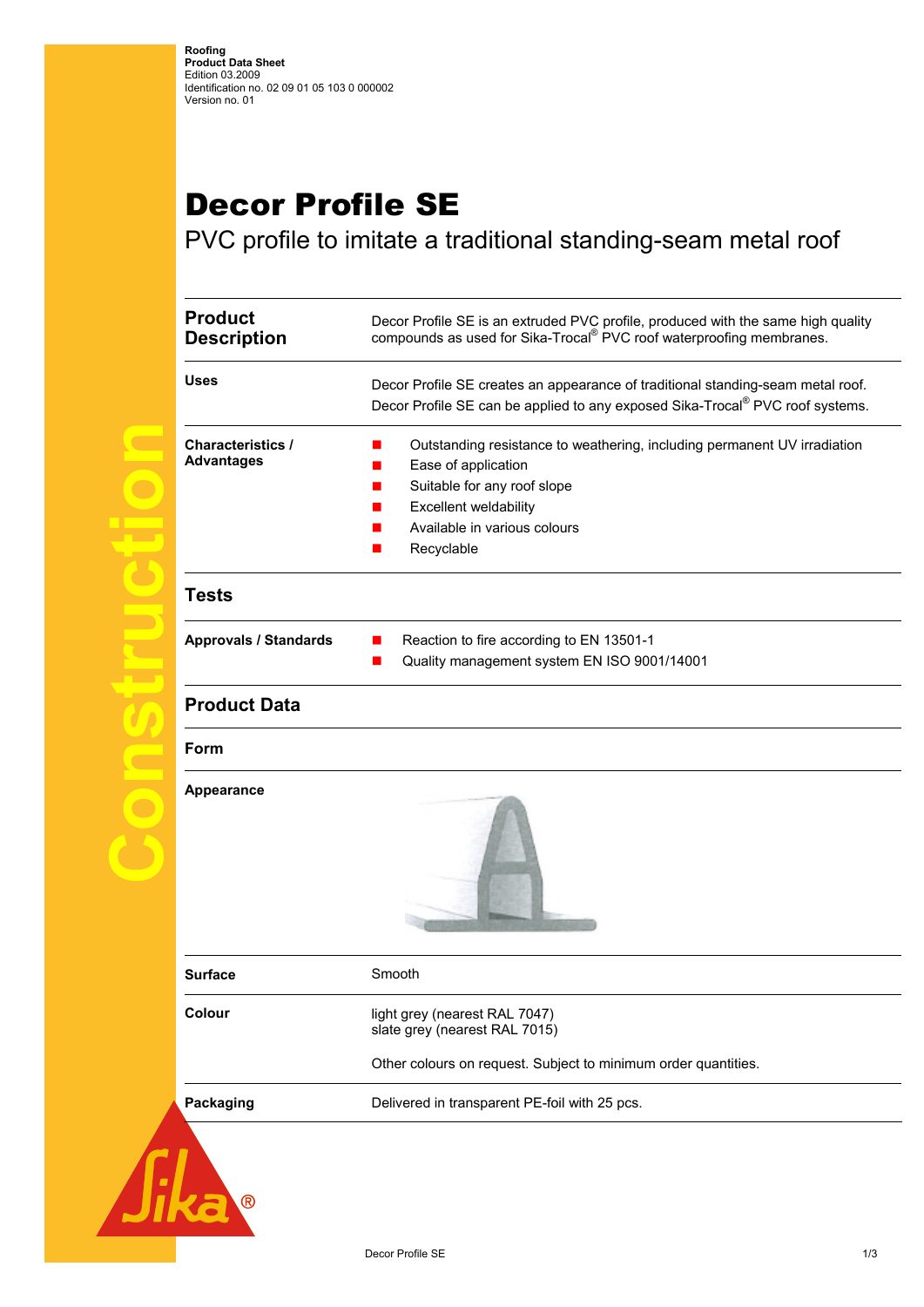| <b>Storage</b>                             |                                                                                                                                                                                   |
|--------------------------------------------|-----------------------------------------------------------------------------------------------------------------------------------------------------------------------------------|
| <b>Storage Conditions</b>                  | Decor Profile SE shall be stored in dry conditions and in horizontal position.                                                                                                    |
| <b>Shelf-Life</b>                          | Decor Profile SE does not expire during correct storage.                                                                                                                          |
| <b>Technical Data</b>                      |                                                                                                                                                                                   |
| <b>Material Basis</b>                      | Modified polyvinyl chloride (PVC) compound, extruded                                                                                                                              |
| Length                                     | 3000 mm                                                                                                                                                                           |
| Width                                      | 35 mm                                                                                                                                                                             |
| <b>Height</b>                              | 25 mm                                                                                                                                                                             |
| Mass per unit area                         | 250 g/m $(+/- 10$ g/m)                                                                                                                                                            |
| Reaction to fire,<br>freely suspended      | Class E<br>EN 13501-1                                                                                                                                                             |
| <b>System</b><br><b>Information</b>        |                                                                                                                                                                                   |
| <b>System Structure</b>                    | All Sika-Trocal <sup>®</sup> PVC membranes.<br>Compatible products:                                                                                                               |
| <b>Installation</b><br><b>Instructions</b> |                                                                                                                                                                                   |
| <b>Application Method</b>                  | Lay out on the roof at the desired centres ensuring that the Decor Profile SE is<br>tacked into position.                                                                         |
|                                            | Press down one side of the Decor Profile SE and hot air weld the wing on the<br>opposite side to the roof membrane, repeat on the other side. Seal edges with<br>Liquid PVC.      |
|                                            | Alternatively secure by the use of Liquid PVC as detailed in application guide                                                                                                    |
|                                            | If required, join two or more Decor Profile SE together, using a small piece of<br>rolled-up membrane.                                                                            |
| Notes on Installation /                    | Installation works to be carried out only by Sika instructed contractors for roofing.                                                                                             |
| Limits                                     | Temperature limits for the installation of the Decor Profile SE:                                                                                                                  |
|                                            | -30 °C min. $/$ +60 °C max.<br>Substrate temperature:<br>-20 °C min. $/$ +60 °C max.<br>Ambient temperature:                                                                      |
|                                            | Installation of some ancillary products, e.g. contact adhesives / cleaners is limited<br>to temperatures above +5 °C. Please observe information given by Product Data<br>Sheets. |
|                                            | Special measures may be compulsory for installation below +5 °C ambient<br>temperature due to safety requirements in accordance with national regulations.                        |